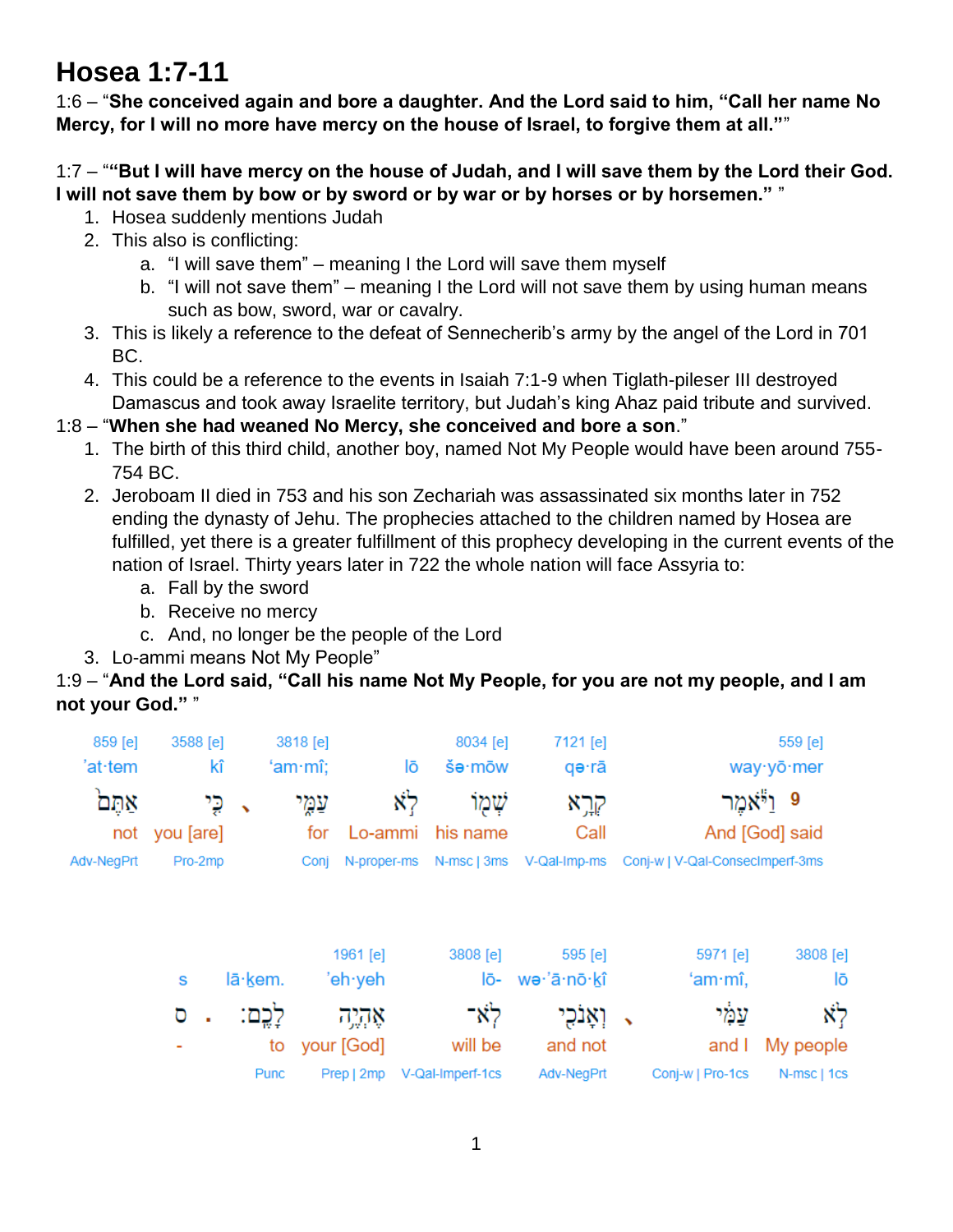- 1. This is the reversal of the Mosaic Covenant as in Exodus 6:7 "I will take you as my own people, and I will be your God. Then you will know that I am the Lord your God, who brought you out from under the yoke of the Egyptians," and 19:4-6 and other places
	- a. Leviticus 26:12 " I will walk among you and be your God, and you will be my people."
	- b. Jeremiah 24:7 "I will give them a heart to know me, that I am the Lord. They will be my people, and I will be their God, for they will return to me with all their heart."
	- c. Jeremiah 31:33 "This is the covenant I will make with the people of Israel after that time," declares the Lord. "I will put my law in their minds and write it on their hearts. I will be their God, and they will be my people."
- 2. "Not my people" is similar to a divorce formula at this time
- 3. The Hebrew lo-ehyeh means "Not I am" and is a clear cancelation of the Lord's covenant name.
- 4. The wordplays and name reversals:
	- a. Jezreel means "God sows" but also refers to military defeat in the same valley
	- b. Lo-ruhamah means "No Mercy"
	- c. Lo-ammi means "Not my people"
		- i. 1:9 Two name meanings within Lo-Ammi Lo-ammi and Lo-ehyeh both cancel a previous relationship:
			- 1. Lo-ammi (Not my people) Exodus 19:5-6 If you will keep my covenant , then you will be my special possession…kingdom of priests…holy nation"
			- 2. Lo-ehyeh (Not your God or "Not I AM") Exodus 3:14 God had promised Moses at the burning bush to be I Am to be with them and hear their cries for help.
				- a. "ehyeh" and YHWH are related names of Israel's God in Exodus 3:12-15 and Hosea 1:9
				- b. "I am who I am" is "ehyeh aser ehyeh" and then YHWH (the tetragrammaton for Yahweh becomes the subject of the same verb in Exodus 3:12.
				- c. See NIV and footnotes b and c below:

See NIV and footnotes:

Exodus 3:12-15 New International Version (NIV)

**<sup>12</sup>** And God said, "I will be with you. And this will be the sign to you that it is I who have sent you:

When you have brought the people out of Egypt, you<sup>[\[a\]](https://www.biblegateway.com/passage/?search=Exodus+3%3A12-15&version=NIV#fen-NIV-1592a)</sup> will worship God on this mountain."

**<sup>13</sup>** Moses said to God, "Suppose I go to the Israelites and say to them, 'The God of your fathers has sent me to you,' and they ask me, 'What is his name?' Then what shall I tell them?"

14 God said to Moses, "I am who I am.<sup>[\[b\]](https://www.biblegateway.com/passage/?search=Exodus+3%3A12-15&version=NIV#fen-NIV-1594b)</sup> This is what you are to say to the Israelites: 'I am has sent me to you.'"

<sup>15</sup> God also said to Moses, "Say to the Israelites, 'The Lord,<sup>[\[c\]](https://www.biblegateway.com/passage/?search=Exodus+3%3A12-15&version=NIV#fen-NIV-1595c)</sup> the God of your fathers—the God of Abraham, the God of Isaac and the God of Jacob—has sent me to you.'

"This is my name forever,

the name you shall call me

from generation to generation.

## **Footnotes:**

- a. [Exodus 3:12](https://www.biblegateway.com/passage/?search=Exodus+3%3A12-15&version=NIV#en-NIV-1592) The Hebrew is plural.
- b. [Exodus 3:14](https://www.biblegateway.com/passage/?search=Exodus+3%3A12-15&version=NIV#en-NIV-1594) Or *I will be what I will be*